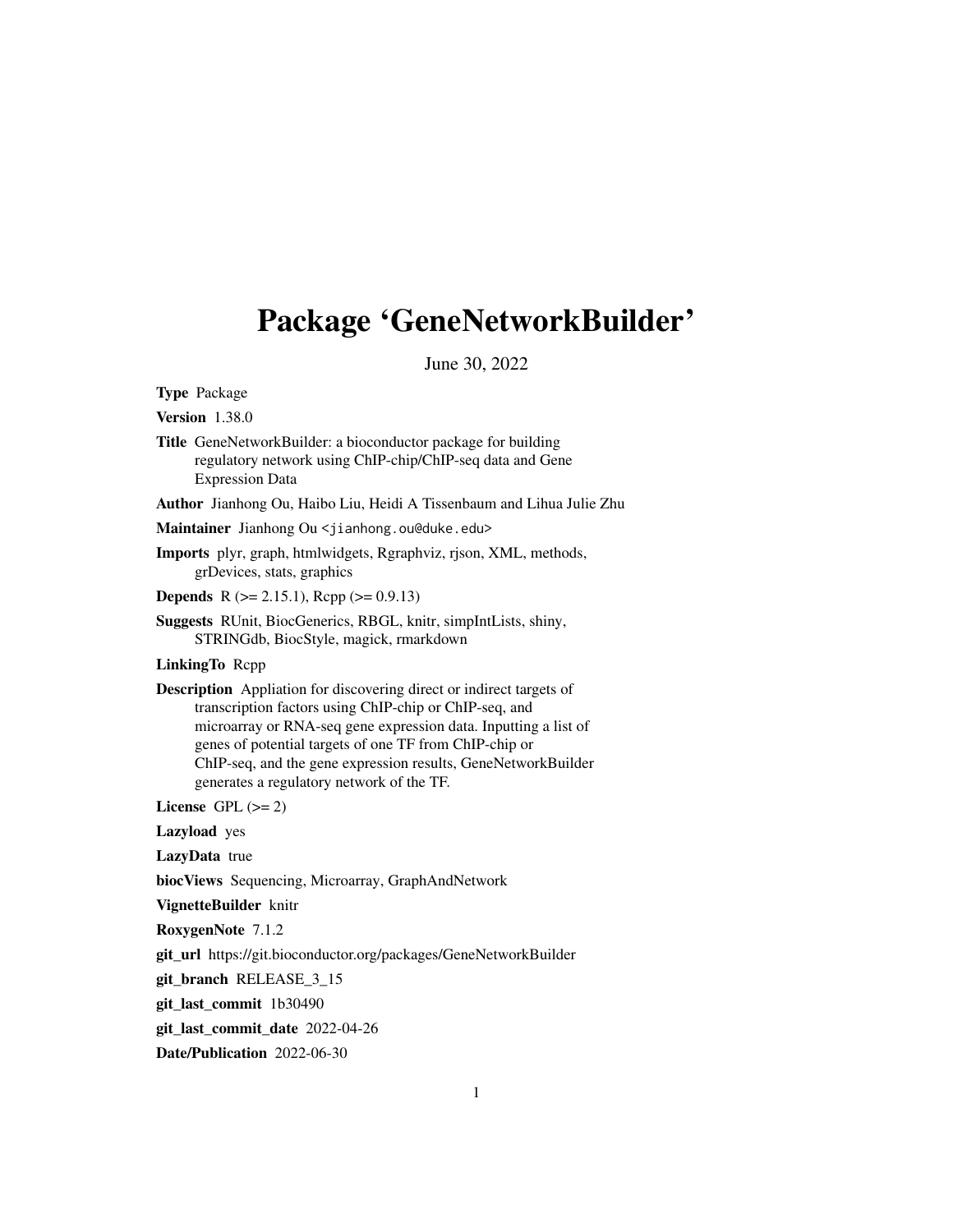## <span id="page-1-0"></span>R topics documented:

|       | -3             |
|-------|----------------|
|       | $\overline{4}$ |
|       | $\overline{4}$ |
|       | $\overline{5}$ |
|       | 5              |
|       | 6              |
|       | $\overline{7}$ |
|       | $\overline{7}$ |
|       | -8             |
|       | 9              |
|       |                |
|       |                |
|       |                |
|       |                |
|       |                |
|       |                |
|       |                |
|       |                |
|       |                |
| Index | 17             |

GeneNetworkBuilder-package

*Build Regulatory Network from ChIP-chip/ChIP-seq and Expression Data*

## Description

Appliation for discovering direct or indirect targets of transcription factors using ChIP-chip or ChIPseq, and microarray or RNA-seq gene expression data. Inputting a list of genes of potential targets of one TF from ChIP-chip or ChIP-seq, and the gene expression results, GeneNetworkBuilder generates a regulatory network of the TF.

## Author(s)

Maintainer: Jianhong Ou Developer <jianhong.ou@duke.edu>

Authors:

• Lihua Julie Zhu Developer <Julie.Zhu@umassmed.edu>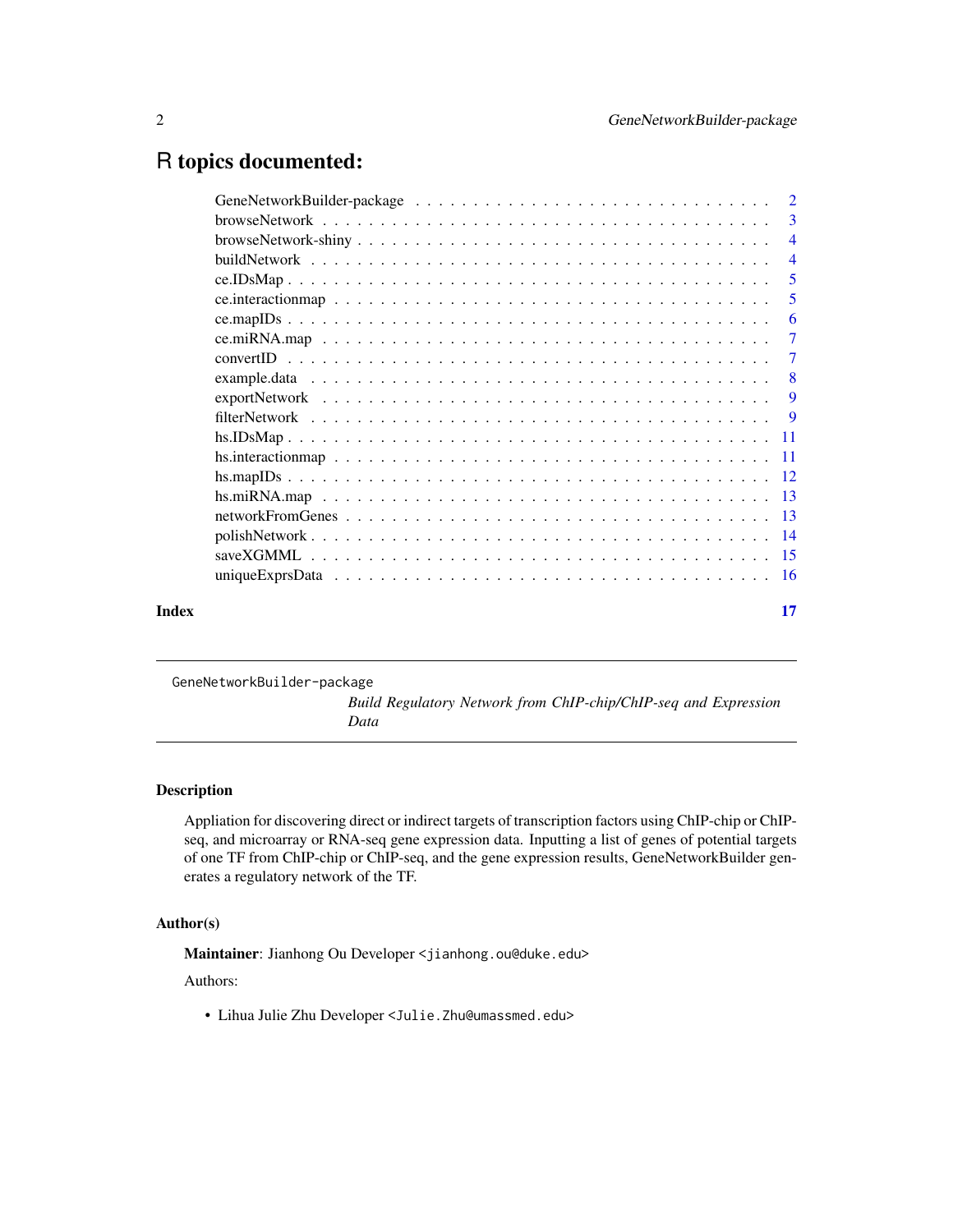<span id="page-2-1"></span><span id="page-2-0"></span>browseNetwork *browse network*

#### **Description**

plot network generated by [polishNetwork](#page-13-1)

## Usage

```
browseNetwork(
  gR = graphNEL(),
  layoutType = c("fdp", "dot", "neato", "twopi", "circo"),
  width = NULL,
  height = NULL,maxNodes = 500,...
)
```
#### Arguments

| gR         | an object of graphNEL                                                                                |
|------------|------------------------------------------------------------------------------------------------------|
| layoutType | layout type. see GraphyizLayouts                                                                     |
| width      | width of the figure                                                                                  |
| height     | height of the figure                                                                                 |
| maxNodes   | max nodes number to plot. Because if there are two many nodes, the running<br>time will be too long. |
| $\cdots$   | parameters used by GraphyizLayouts                                                                   |

#### Value

An object of class htmlwidget that will intelligently print itself into HTML in a variety of contexts including the R console, within R Markdown documents, and within Shiny output bindings.

```
data("ce.miRNA.map")
data("example.data")
data("ce.interactionmap")
data("ce.IDsMap")
sifNetwork<-buildNetwork(example.data$ce.bind, ce.interactionmap, level=2)
cifNetwork<-filterNetwork(rootgene=ce.IDsMap["DAF-16"], sifNetwork=sifNetwork,
 exprsData=uniqueExprsData(example.data$ce.exprData, "Max", condenseName='logFC'),
 mergeBy="symbols",
 miRNAlist=as.character(ce.miRNA.map[ , 1]), tolerance=1)
gR<-polishNetwork(cifNetwork)
browseNetwork(gR)
```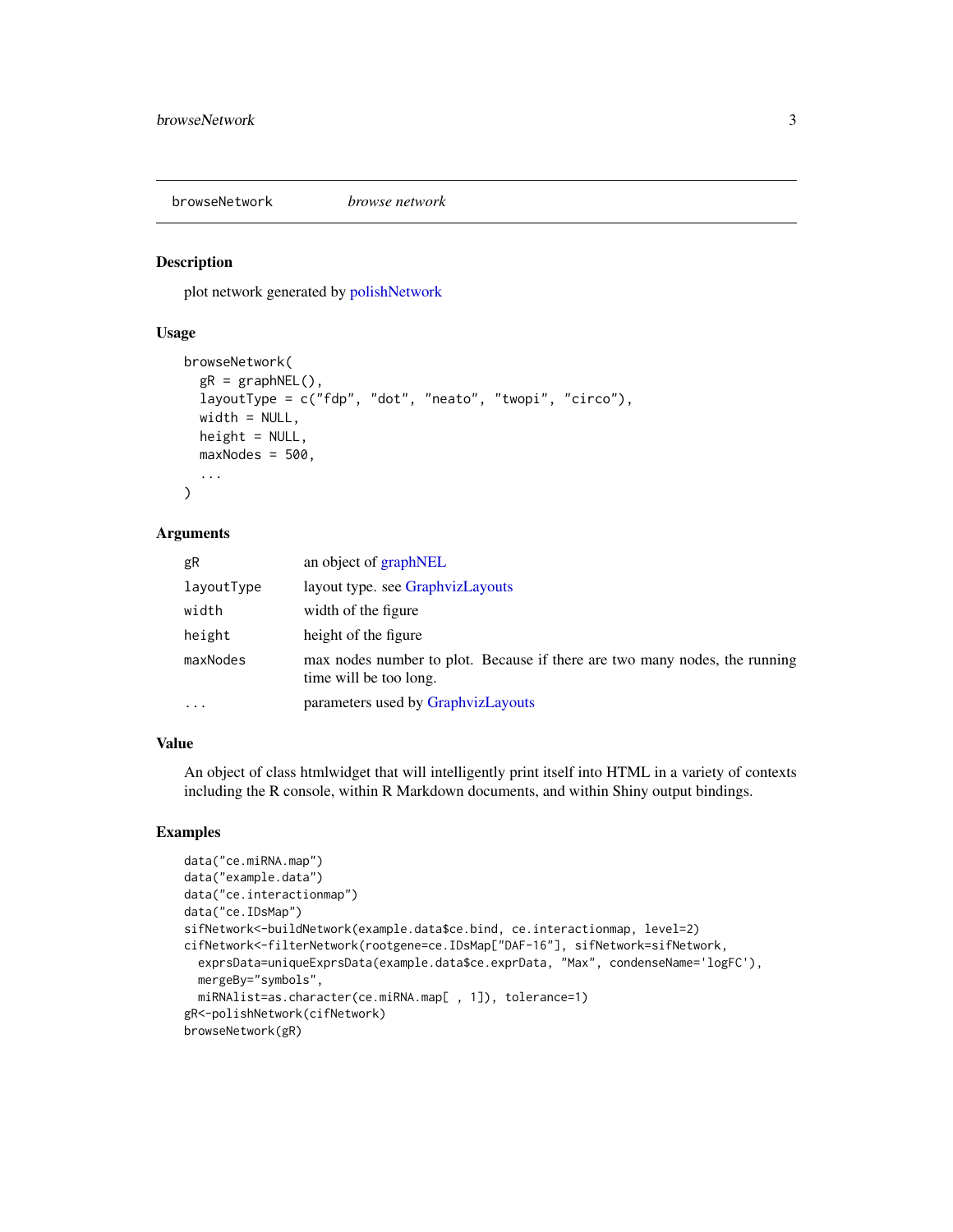<span id="page-3-0"></span>browseNetwork-shiny *Shiny bindings for browseNetwork*

#### Description

Output and render functions for using browseNetwork within Shiny applications and interactive Rmd documents.

## Usage

```
browseNetworkOutput(outputId, width = "100%", height = "400px")
```
renderBrowseNetwork(expr, env = parent.frame(), quoted = FALSE)

## Arguments

| outputId      | output variable to read from                                                                                                      |
|---------------|-----------------------------------------------------------------------------------------------------------------------------------|
| width, height | Must be a valid CSS unit (like '100%', '400px', 'auto') or a number, which<br>will be coerced to a string and have 'px' appended. |
| expr          | An expression that generates a browseNetwork                                                                                      |
| env           | The environment in which to evaluate expr.                                                                                        |
| quoted        | Is expr a quoted expression (with $\text{quote}()$ ? This is useful if you want to save<br>an expression in a variable.           |

| buildNetwork | construct the regulatory network |
|--------------|----------------------------------|
|--------------|----------------------------------|

#### Description

Get all the connections of interesting genes from regulatory map.

## Usage

```
buildNetwork(TFbindingTable, interactionmap, level = 3)
```
## Arguments

|       | TFbindingTable a matrix or data.frame with interesting genes. Column names must be 'from',<br>$^{\prime}$ to' |
|-------|---------------------------------------------------------------------------------------------------------------|
|       | interaction map Transcription regulatory map. Column names of interaction map must be 'from', 'to'            |
| level | Depth of node path                                                                                            |

## Value

a dataframe or matrix of all the connections of interesting genes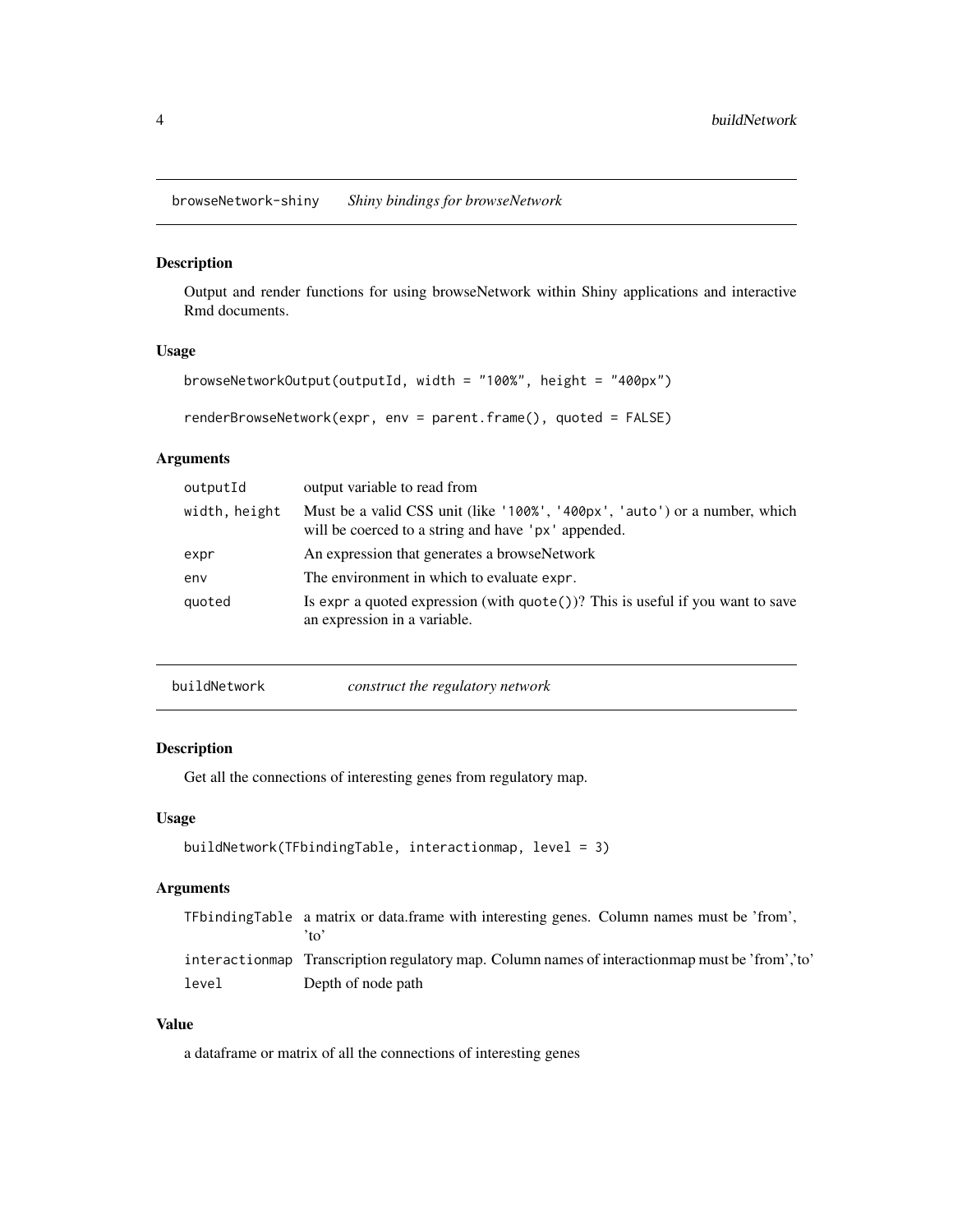## <span id="page-4-0"></span>ce.IDsMap 5

## Examples

```
data("ce.interactionmap")
data("example.data")
xx<-buildNetwork(example.data$ce.bind, ce.interactionmap, level=2)
```
ce.IDsMap *C.elegns gene name to wormbase identifier map*

#### Description

map file for converting gene name or sequence name of *Caenorhabditis elegans* to wormbase identifier

#### Usage

ce.IDsMap

## Format

character vector

## Details

character vecotr with gene name or sequence name as names and wormbase identifier as values.

#### Source

<http://www.wormbase.org/>

## Examples

data(ce.IDsMap) head(ce.IDsMap)

ce.interactionmap *transcript regulatory map of* Caenorhabditis elegans

### Description

transcript regulatory map of *Caenorhabditis elegans*

#### Usage

ce.interactionmap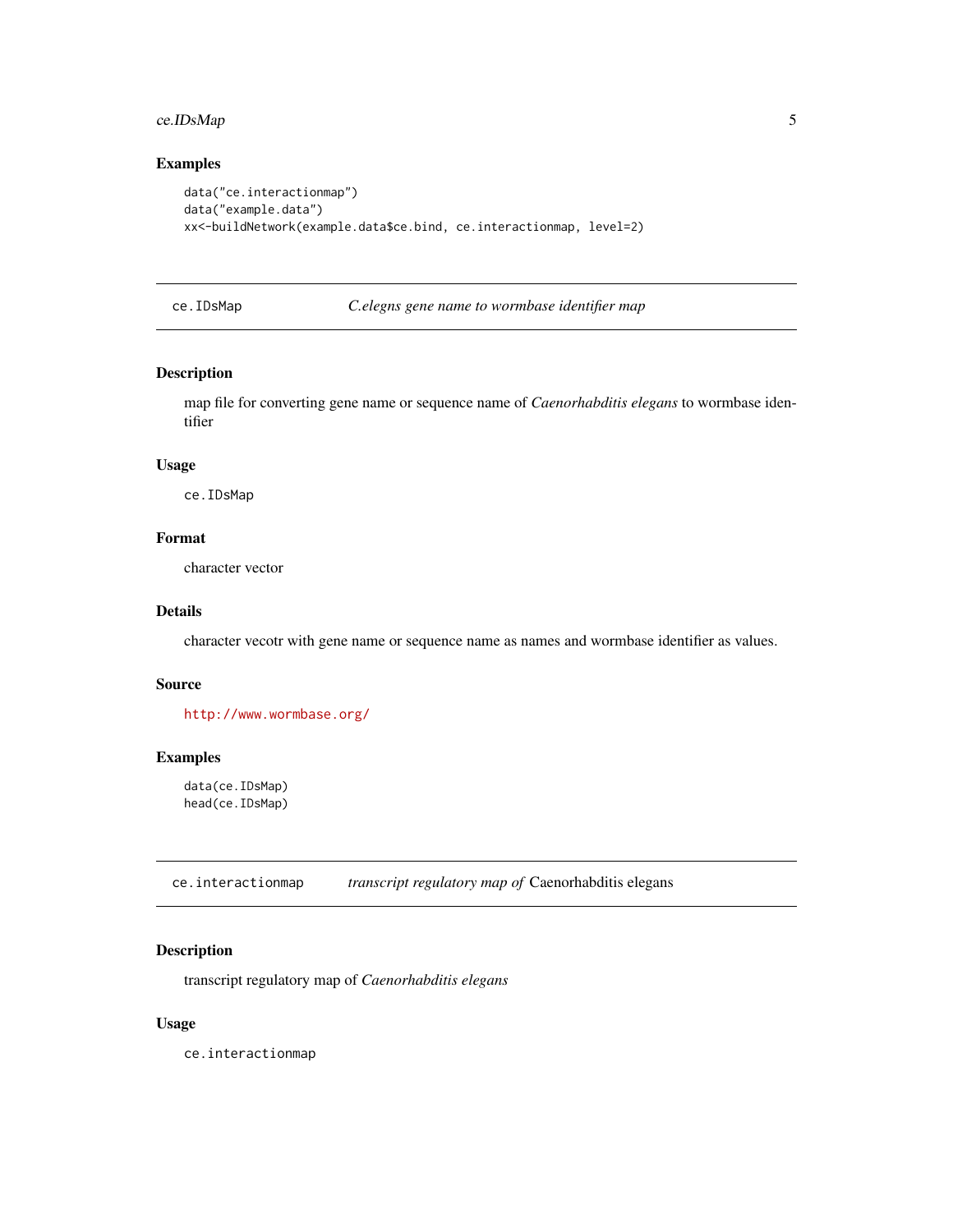## <span id="page-5-0"></span>Format

dataframe

## Details

transcript regulatory map of *Caenorhabditis elegans* is generated using databases edgedb and microCosm Targets.

#### Source

<http://edgedb.umassmed.edu>, [http://www.ebi.ac.uk/enright-srv/microcosm/htdocs/tar](http://www.ebi.ac.uk/enright-srv/microcosm/htdocs/targets/v5/)gets/ [v5/](http://www.ebi.ac.uk/enright-srv/microcosm/htdocs/targets/v5/)

## Examples

```
data(ce.interactionmap)
head(ce.interactionmap)
```

| ce.mapIDs | map file for converting from wormbase identifier to Caenorhabditis |  |
|-----------|--------------------------------------------------------------------|--|
|           | elegans <i>gene name</i>                                           |  |

## Description

map file for converting from wormbase identifier to *Caenorhabditis elegans* gene name

#### Usage

ce.mapIDs

## Format

character vector

## Details

character vecotr with wormbase identifier as names and gene name as values.

#### Source

<http://www.wormbase.org/>

```
data(ce.mapIDs)
head(ce.mapIDs)
```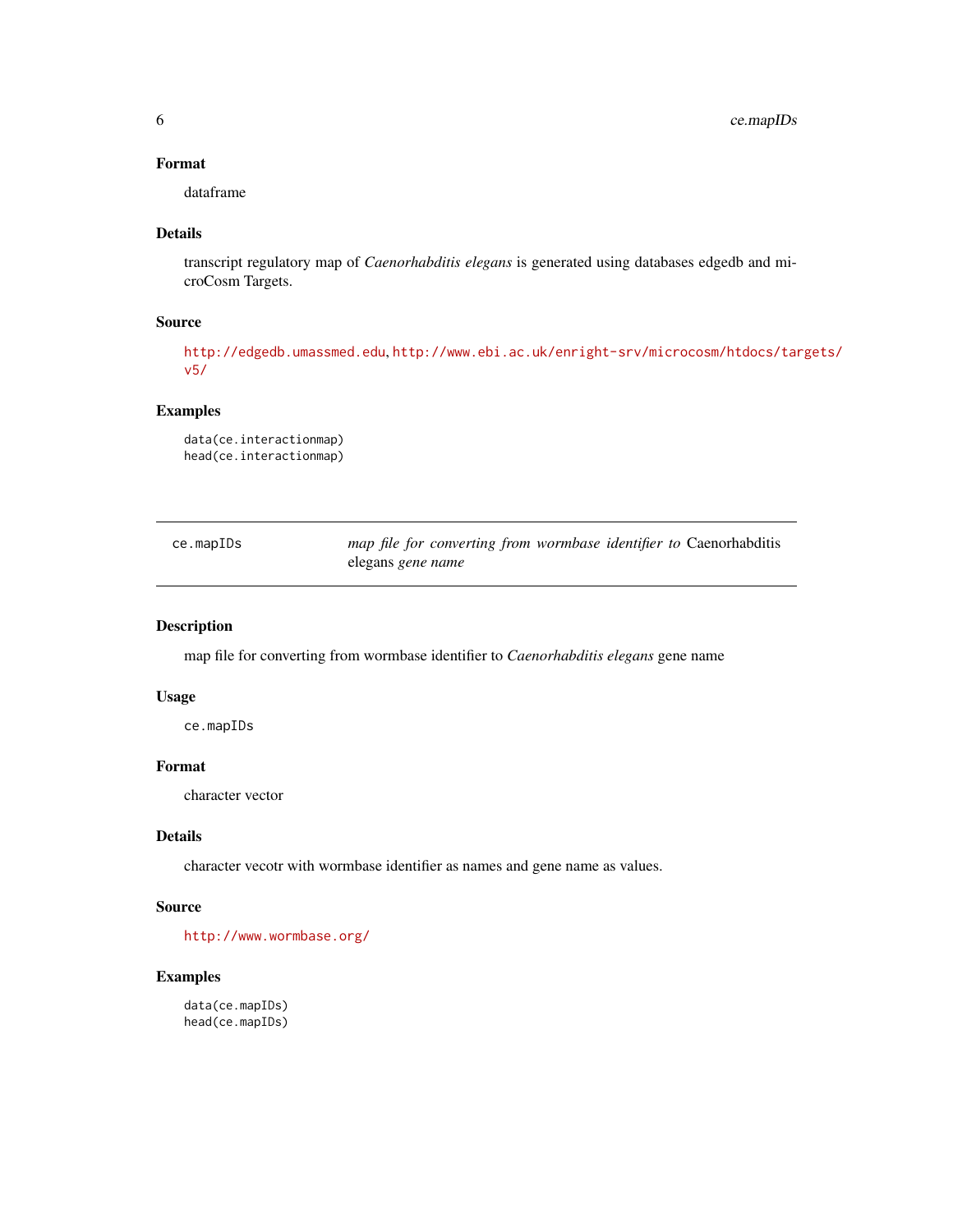<span id="page-6-0"></span>

micro RNA of *Caenorhabditis elegans*

#### Usage

ce.miRNA.map

## Format

dataframe

## Details

The first column is wormbase identifier. And the second column is miRNA names.

#### Source

<http://www.mirbase.org/>

#### Examples

data(ce.miRNA.map) head(ce.miRNA.map)

convertID *convert gene IDs by id map*

#### Description

For same gene, there are multple gene alias. In order to eliminate the possibility of missing any connections, convert the gene symbols to unique gene ids is important. This function can convert the gene symbols to unique ids and convert it back according a giving map.

#### Usage

convertID(x, IDsMap, ByName = c("from", "to"))

| $\mathsf{x}$ | a matrix or dataframe contain the columns to be converted. |
|--------------|------------------------------------------------------------|
| IDsMap       | a character vector of the identifier map                   |
| ByName       | the column names to be converted                           |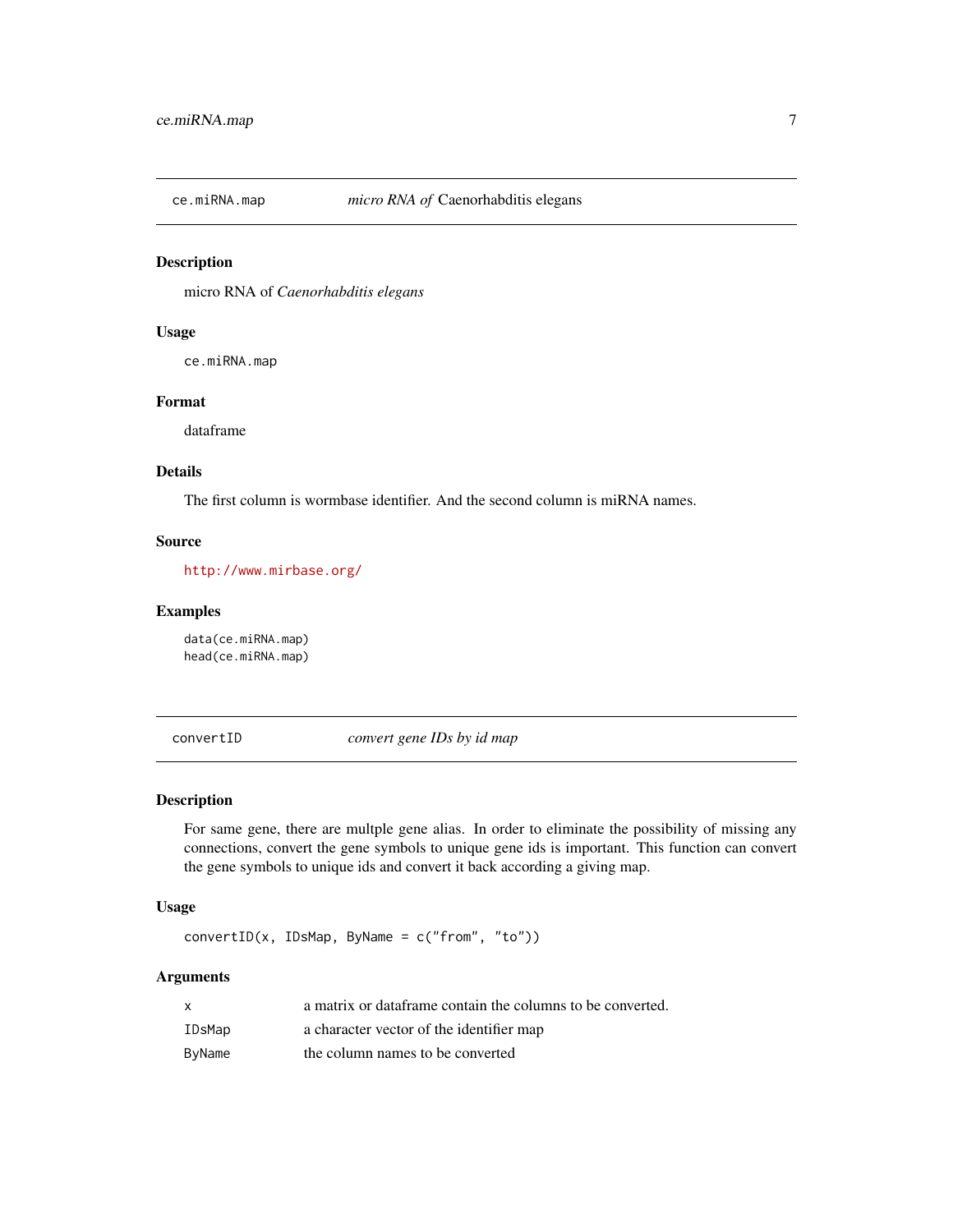#### <span id="page-7-0"></span>Value

a matrix or dataframe with converted gene IDs

#### Examples

```
data("ce.IDsMap")
bind<-cbind(from="daf-16", to=c("fkh-7", "hlh-13", "mxl-3", "nhr-3", "lfi-1"))
convertID(toupper(bind), ce.IDsMap, ByName=c("from", "to"))
```
example.data *example datasets for documentation*

#### Description

example.data is a data list of example datasets. There is a dataset example.microarrayData, which is the example of gene expression data of a gene-chip result of *C.elegans*. Dataset example.data\$ce.bind is a TF binding matrix of ChIP-chip experiment of *C.elegans*. Dataset example.data\$cd.exprData is expression data of a gene-chip result of *C.elegans*. Dataset example.data\$hs.bind is a TF binding matrix of ChIP-chip experiment of *H.sapiens*. Dataset example.data\$hs.exprData is expression data of a combination of a gene-chip result and a RNA-SEQ result of *H.sapiens*.

#### Usage

example.data

#### Format

dataframe

## Details

The dataset example.microarrayData contains columns: ID, logFC, AveExpr, t, P.Value, adj.P.Val, B, genes and symbols. The columns of ID, logFC and symbols are required by GeneNetwork-Builder. The dataset example.data\$hs.bind contains columns: ID, symbols, logFC and P.Value. The dataset example.data\$hs.exprData contains columns: from and to.

```
data(example.data)
names(example.data)
head(example.data$example.microarrayData)
head(example.data$ce.bind)
head(example.data$ce.exprData)
head(example.data$hs.bind)
head(example.data$hs.exprData)
```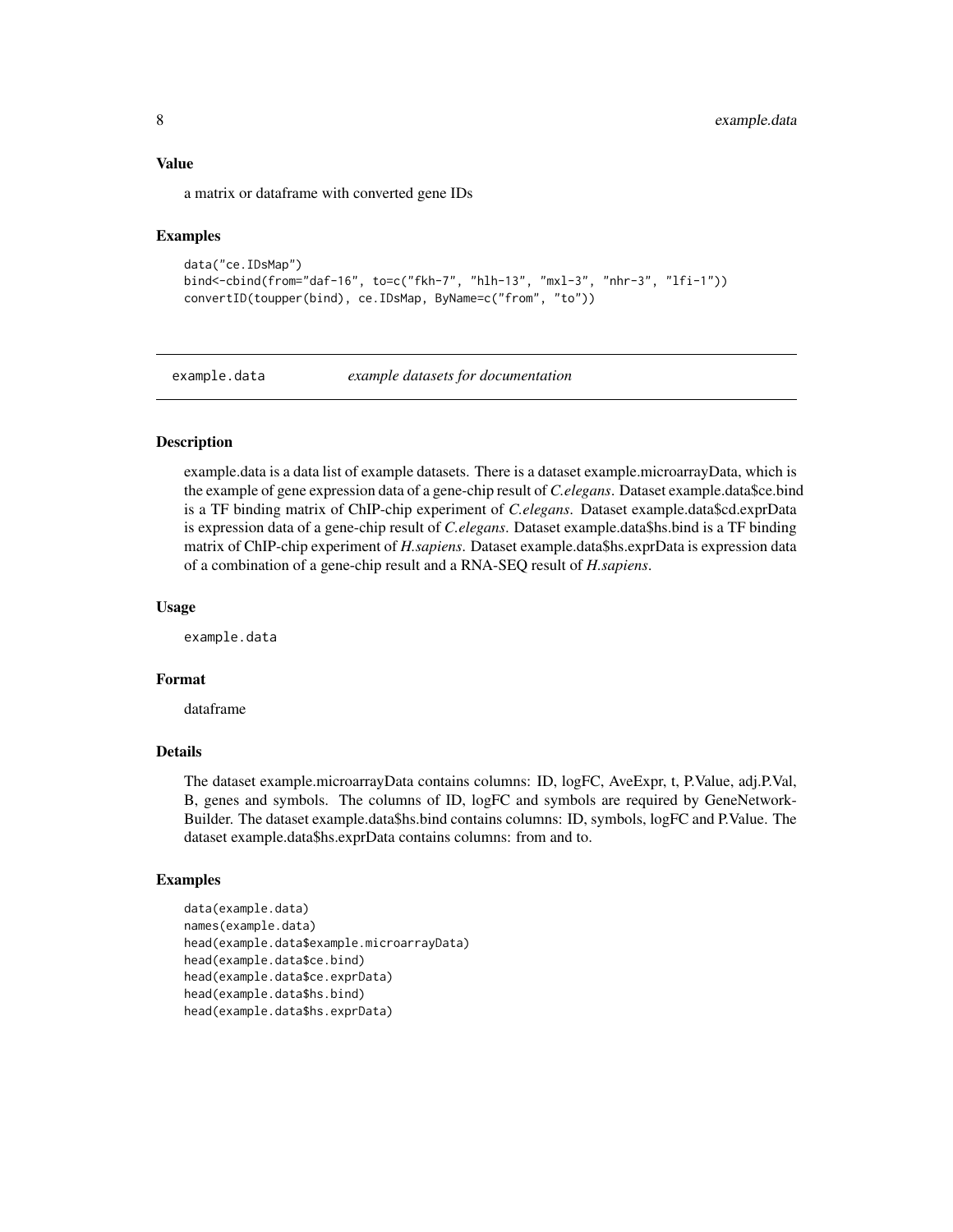<span id="page-8-0"></span>

Save graph into HTML, json or xgmml format.

#### Usage

```
exportNetwork(network, file, format = c("HTML", "json", "XGMML"), ...)
```
## **Arguments**

| network  | output of browseNetwork                                                                          |
|----------|--------------------------------------------------------------------------------------------------|
| file     | Name of the file to save to.                                                                     |
| format   | type in which graph shall be saved. Could be one of HTML, json or XGMML.                         |
| $\cdots$ | Parameter could be used by save Widget for HTML or write Lines for json or<br>saveXML for XGMML. |

#### Examples

```
data("ce.miRNA.map")
data("example.data")
data("ce.interactionmap")
data("ce.IDsMap")
sifNetwork<-buildNetwork(example.data$ce.bind, ce.interactionmap, level=2)
cifNetwork<-filterNetwork(rootgene=ce.IDsMap["DAF-16"], sifNetwork=sifNetwork,
  exprsData=uniqueExprsData(example.data$ce.exprData, "Max", condenseName='logFC'),
  mergeBy="symbols",
  miRNAlist=as.character(ce.miRNA.map[ , 1]), tolerance=1)
gR<-polishNetwork(cifNetwork)
network <- browseNetwork(gR)
exportNetwork(network, "sample.html")
```
filterNetwork *filter the regulatory network table by expression profile*

#### Description

verify every nodes in the regulatory network by expression profile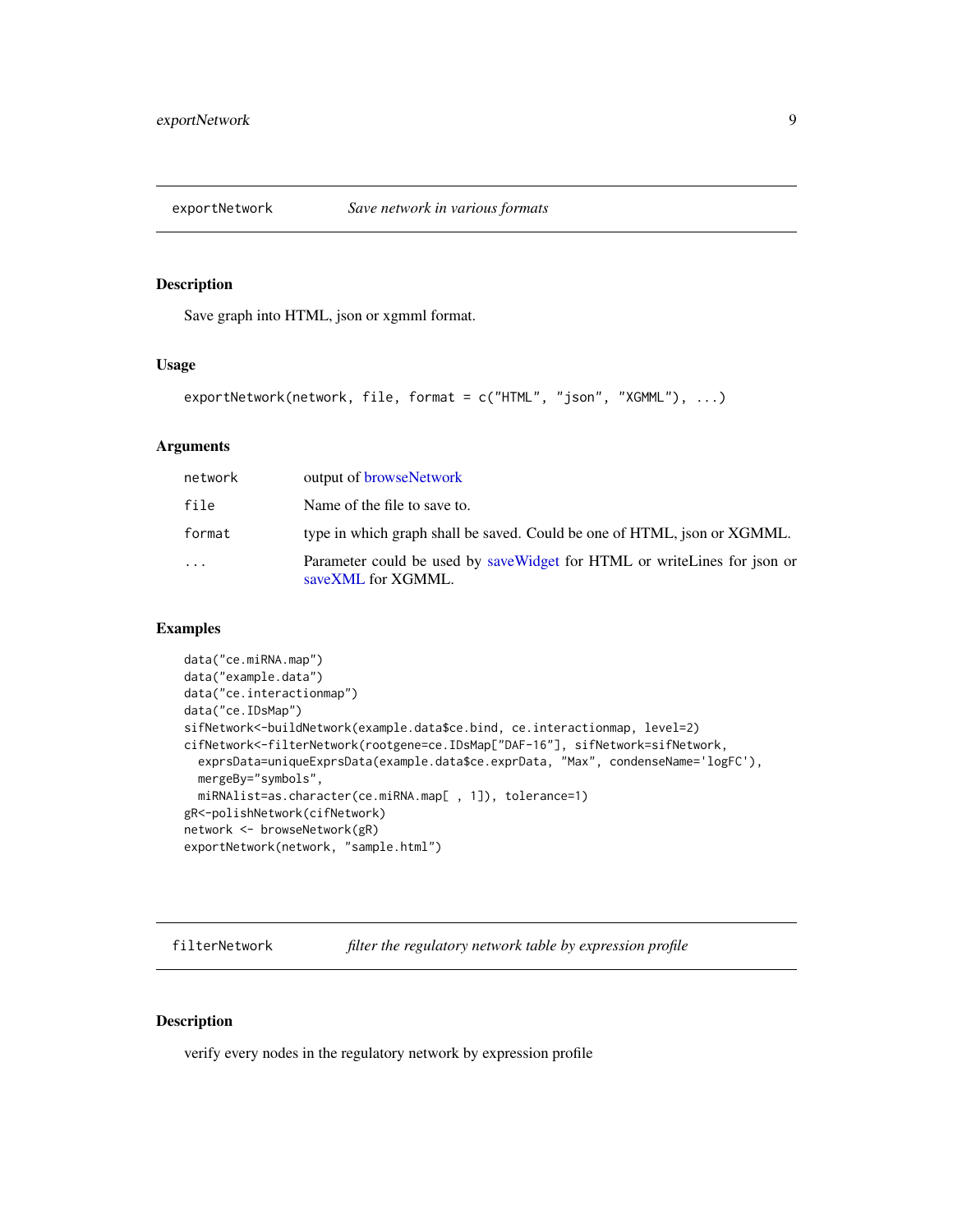## Usage

```
filterNetwork(
  rootgene,
  sifNetwork,
  exprsData,
  mergeBy = "symbols",
 miRNAlist,
  remove_miRNA = FALSE,
  tolerance = 0,
  cutoffPVal = 0.01,cutoffLFC = 0.5,
 minify = TRUE,miRNAtol = FALSE
\mathcal{L}
```
#### Arguments

| rootgene     | name of root gene. It must be the ID used in xx regulatory network                                              |
|--------------|-----------------------------------------------------------------------------------------------------------------|
| sifNetwork   | Transcription regulatory network table. Column names of xx must be 'from', 'to'                                 |
| exprsData    | dataset of expression comparison data, which should contain column logFC and<br>column given by exprsDataByName |
| mergeBy      | The column name contains ID information used to merge with 'to' column of<br>sifNetwork in exprsData            |
| miRNAlist    | vector of microRNA ids.                                                                                         |
| remove_miRNA | remove miRNA from the network or not. Bool value, TRUE or FALSE                                                 |
| tolerance    | maximum number of unverified nodes in each path                                                                 |
| cutoffPVal   | cutoff p value of valid differential expressed gene/miRNA                                                       |
| cutoffLFC    | cutoff log fold change value of a valid differential expressed gene/miRNA                                       |
| minify       | Only keep the best path if multiple paths exists for single node? Bool value,<br><b>TRUE or FALSE</b>           |
| miRNAtol     | take miRNA expression into account for tolerance calculation. Bool value,<br><b>TRUE or FALSE</b>               |

## Value

a dataframe of filtered regulatory network by expression profile

```
data("ce.miRNA.map")
data("example.data")
data("ce.interactionmap")
data("ce.IDsMap")
sifNetwork<-buildNetwork(example.data$ce.bind, ce.interactionmap, level=2)
cifNetwork<-filterNetwork(rootgene=ce.IDsMap["DAF-16"], sifNetwork=sifNetwork,
  exprsData=uniqueExprsData(example.data$ce.exprData, "Max", condenseName='logFC'),
```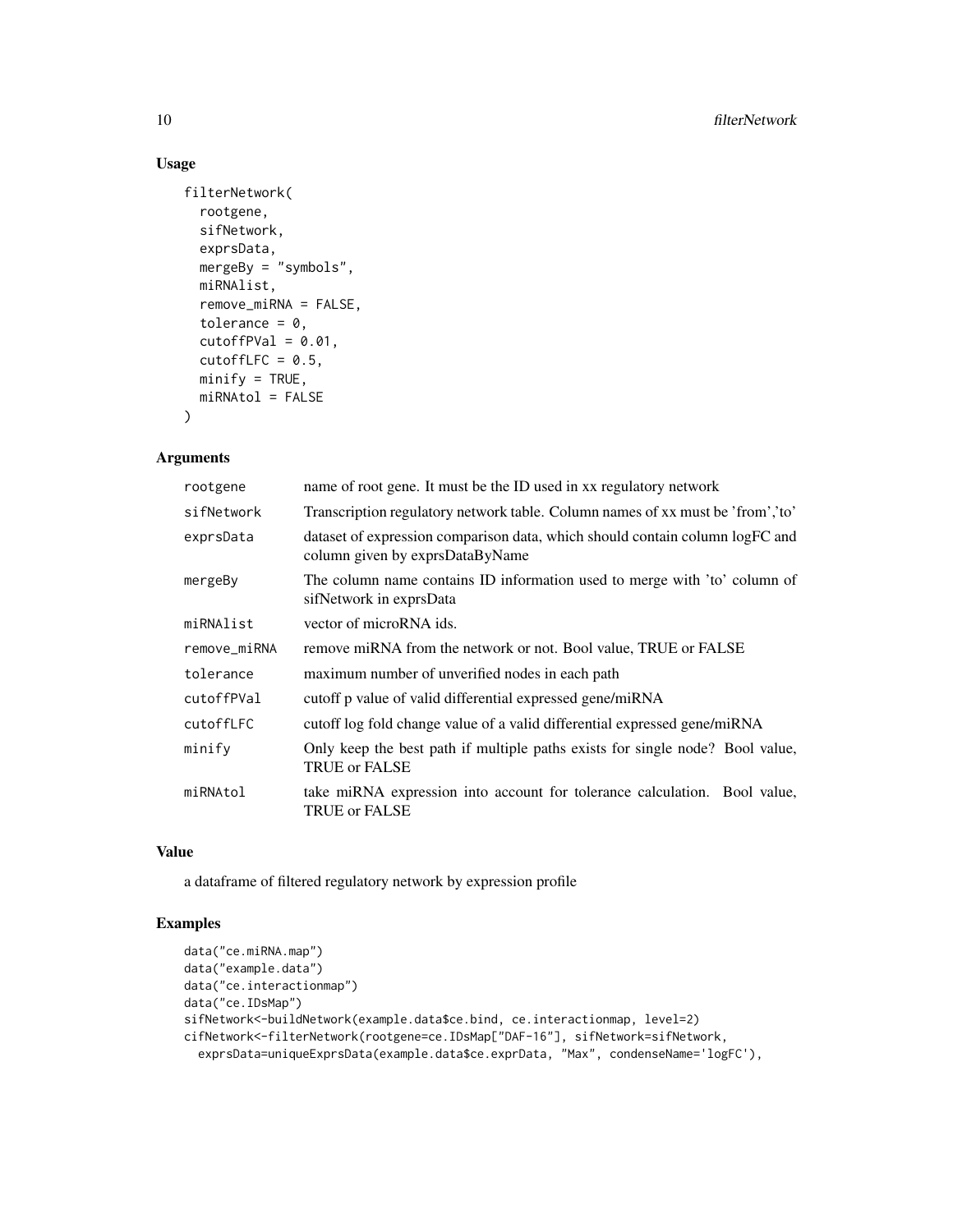## <span id="page-10-0"></span>hs.IDsMap 11

```
mergeBy="symbols",
miRNAlist=as.character(ce.miRNA.map[ , 1]), tolerance=1)
```
hs.IDsMap *map file for converting gene name or sequence name of* Homo sapiens *to Entrez identifier*

#### Description

map file for converting gene name or sequence name of *Homo sapiens* to Entrez identifier

#### Usage

hs.IDsMap

#### Format

character vector

## Details

character vecotr with gene name as names and Entrez identifier as values.

#### Examples

data(hs.IDsMap) head(hs.IDsMap)

hs.interactionmap *transcript regulation map of* Homo sapiens

### Description

transcript regulation map of *Homo sapiens*

## Usage

hs.interactionmap

#### Format

dataframe

#### Details

transcript regulatory map of *Homo sapiens* is generated using databases FANTOM, mirGen and microCosm Targets.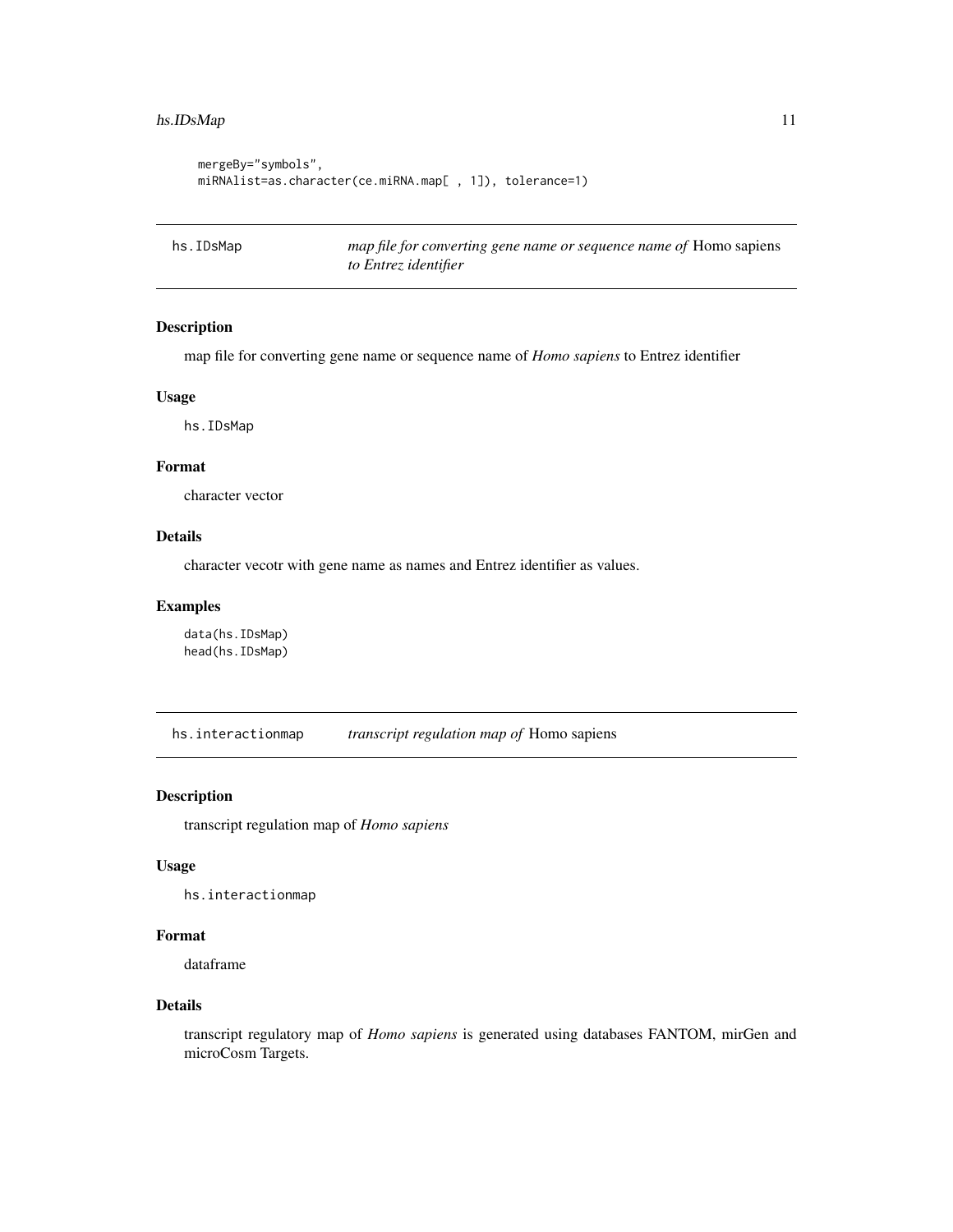## Source

```
http://fantom.gsc.riken.jp/5/, http://www.ebi.ac.uk/enright-srv/microcosm/htdocs/
targets/v5/, http://carolina.imis.athena-innovation.gr/diana_tools/web/index.php
```
## Examples

data(hs.interactionmap) head(hs.interactionmap)

| hs.mapIDs | map file for converting from Entrez identifier to Homo sapiens gene |
|-----------|---------------------------------------------------------------------|
|           | name                                                                |

## Description

map file for converting from Entrez identifier to *Homo sapiens* gene name

## Usage

hs.mapIDs

## Format

character vector

## Details

character vecotr with Entrez identifier as names and gene name as values.

## Examples

data(hs.mapIDs) head(hs.mapIDs)

<span id="page-11-0"></span>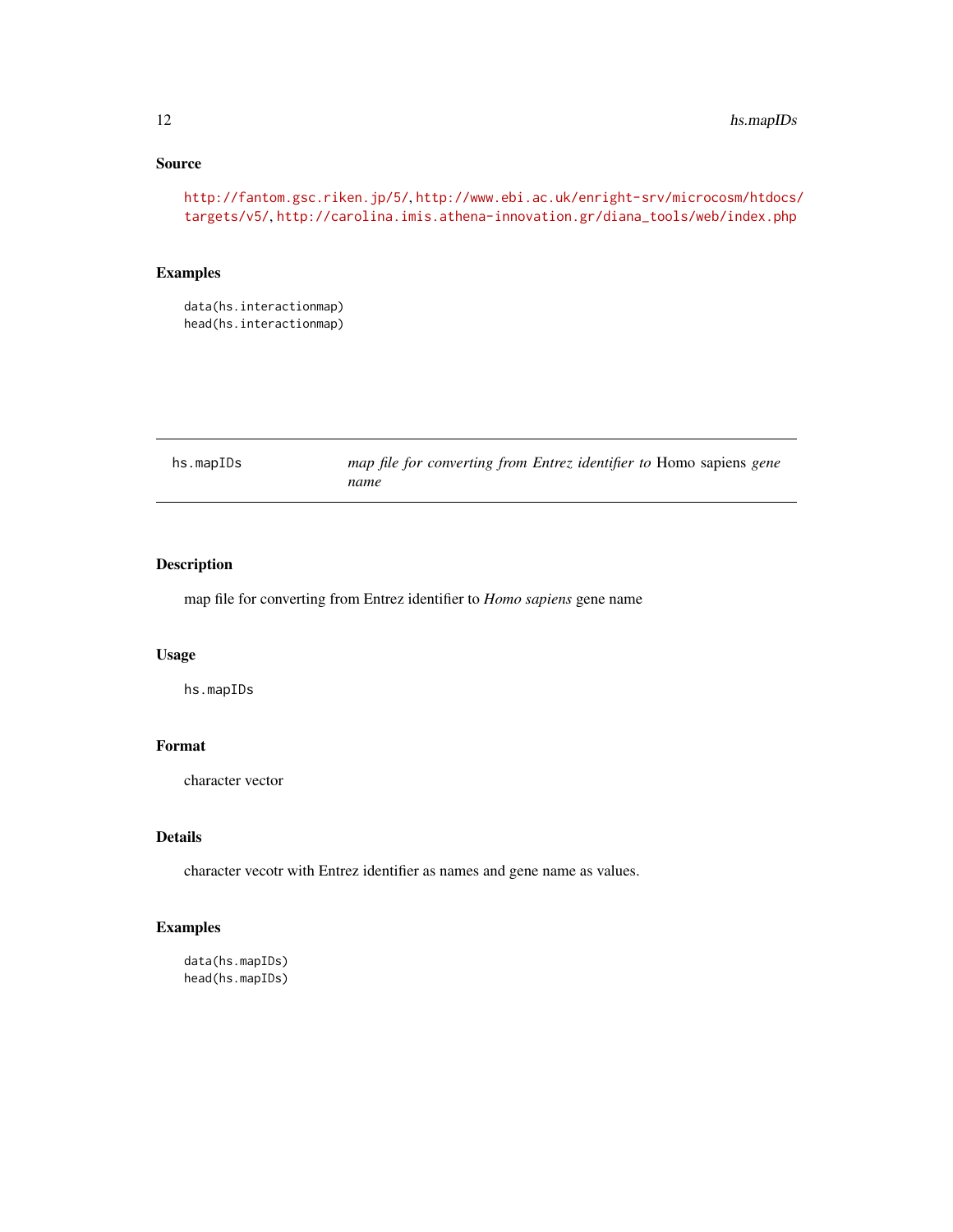<span id="page-12-0"></span>

micro RNA of *Homo sapiens*

## Usage

hs.miRNA.map

## Format

dataframe

## Details

The first column is entrez identifier. And the second column is miRNA names.

### Source

<http://www.mirbase.org/>

## Examples

data(hs.miRNA.map) head(hs.miRNA.map)

networkFromGenes *Build network by a list of given genes*

## Description

By providing a list of given genes, build a network for input of filterNetwork.

## Usage

```
networkFromGenes(genes, interactionmap, level = 3)
```

| genes | A vector of character for interested genes.                                                      |
|-------|--------------------------------------------------------------------------------------------------|
|       | interactionmap Transcription regulatory map. Column names of interactionmap must be 'from', 'to' |
| level | Depth of node path                                                                               |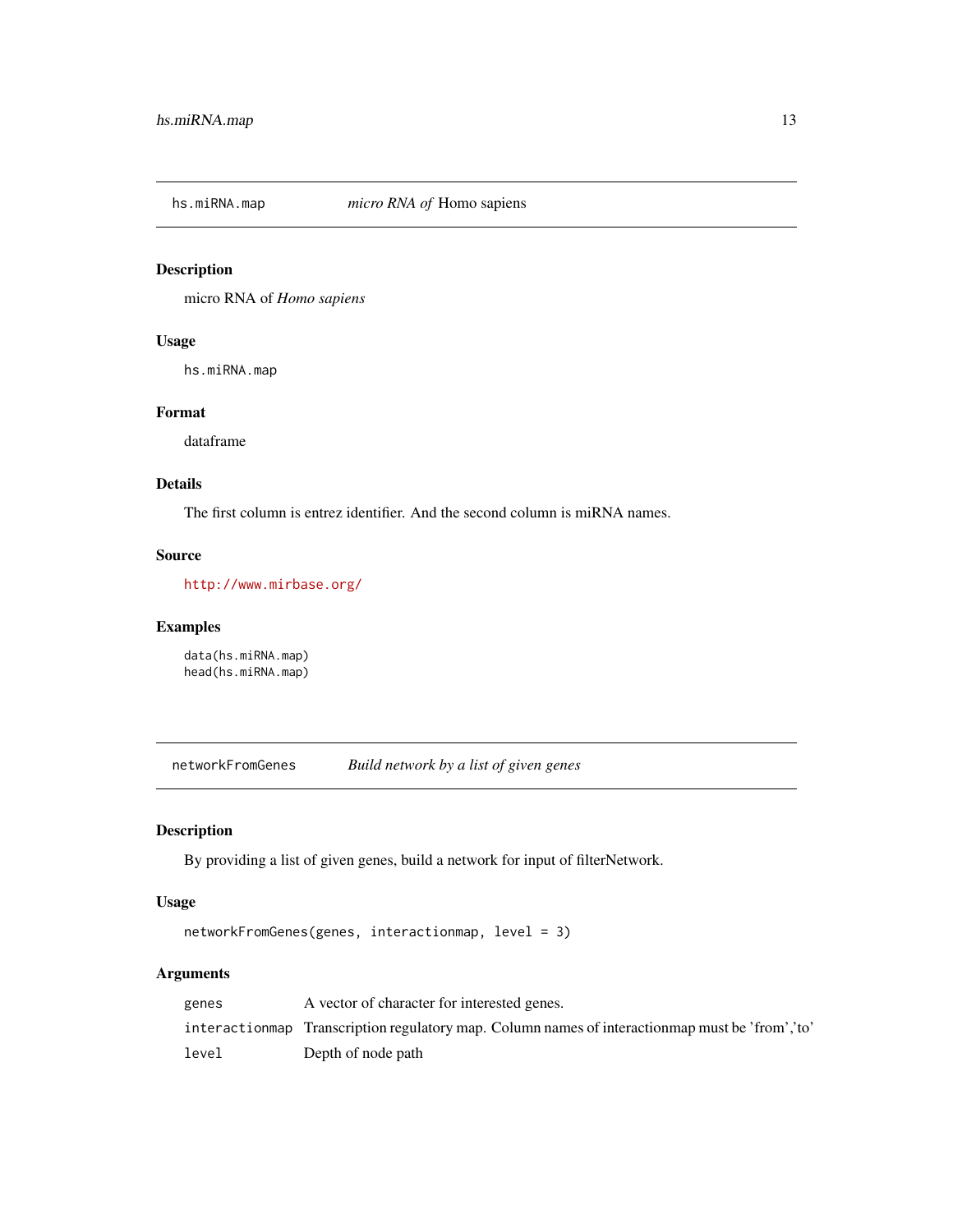#### <span id="page-13-0"></span>Value

a list with elements: rootgene: The nodes with maximal connetions. sifNetwork: Transcription regulatory network table.

### Examples

```
data("ce.interactionmap")
data("example.data")
genes <- as.character(example.data$ce.bind$from)
xx<-networkFromGenes(example.data$ce.bind, ce.interactionmap, level=2)
```
<span id="page-13-1"></span>polishNetwork *generate an object of grahpNEL to represent the regulation network*

#### Description

generate an object of grahpNEL to represent the regulation network. Each node will has three attributes: size, borderColor and fill.

## Usage

```
polishNetwork(
  cifNetwork,
  nodesDefaultSize = 48,
  useLogFCAsWeight = FALSE,
  nodecolor = colorRampPalette(c("green", "yellow", "red"))(5),
  nodeBg = "white",nodeBorderColor = list(gene = "darkgreen", miRNA = "darkblue"),
  edgelwd = 0.25,
  ...
)
```

| cifNetwork       | dataframe used to draw network graph. column names of cifNetwork must con-<br>tain 'from', 'to', 'logFC' and 'miRNA'                   |  |
|------------------|----------------------------------------------------------------------------------------------------------------------------------------|--|
| nodesDefaultSize |                                                                                                                                        |  |
|                  | nodes default size                                                                                                                     |  |
| useLogFCAsWeight |                                                                                                                                        |  |
|                  | how to determine the weights for each nodes. If TURE, use logFC value as<br>weight. If FALSE, use constant 1 as weight.                |  |
| nodecolor        | a character vector of color set. The node color will be mapped to color set by<br>log fold change. Or the column names for the colors. |  |
| nodeBg           | background of node                                                                                                                     |  |
| nodeBorderColor  |                                                                                                                                        |  |
|                  | a list of broder node color set. nodeBorderColor's element must be gene and<br>miRNA                                                   |  |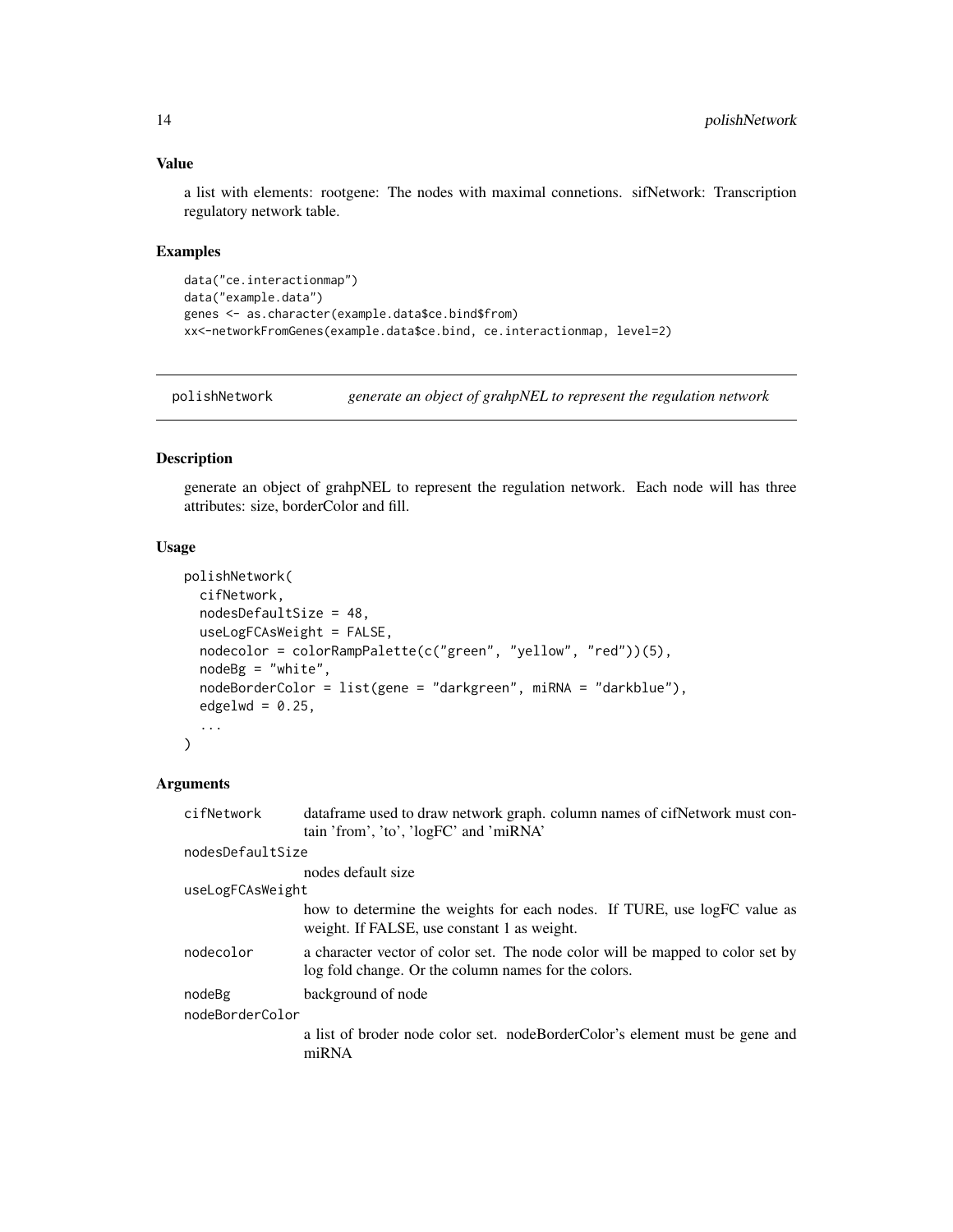## <span id="page-14-0"></span>saveXGMML 15

| edgelwd | the width of edge                         |
|---------|-------------------------------------------|
| $\cdot$ | any parameters can be passed to graph.par |

## Value

An object of graphNEL class of the network

## Examples

```
data("ce.miRNA.map")
data("example.data")
data("ce.interactionmap")
data("ce.IDsMap")
sifNetwork<-buildNetwork(example.data$ce.bind, ce.interactionmap, level=2)
cifNetwork<-filterNetwork(rootgene=ce.IDsMap["DAF-16"], sifNetwork=sifNetwork,
  exprsData=uniqueExprsData(example.data$ce.exprData, "Max", condenseName='logFC'),
  mergeBy="symbols",
  miRNAlist=as.character(ce.miRNA.map[ , 1]), tolerance=1)
gR<-polishNetwork(cifNetwork)
## browseNetwork(gR)
```
saveXGMML *Save network as xgmml*

## Description

Save graph into xgmml format.

#### Usage

```
saveXGMML(network, file, ...)
```

| network                 | output of browseNetwork            |
|-------------------------|------------------------------------|
| file                    | Name of the file to save to.       |
| $\cdot$ $\cdot$ $\cdot$ | Parameter could be used by saveXML |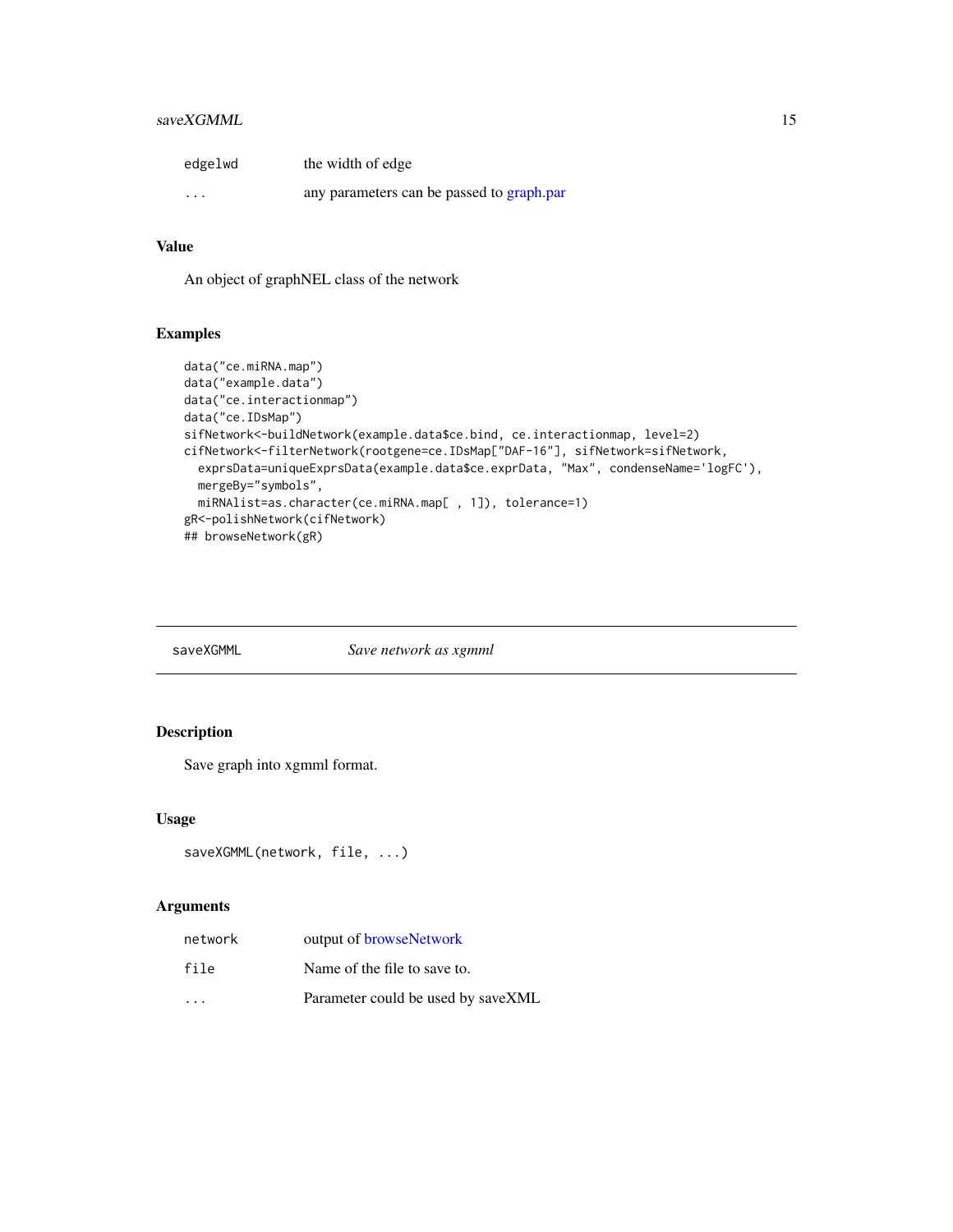<span id="page-15-0"></span>

get unique the microarray data for each gene id.

## Usage

```
uniqueExprsData(exprsData, method = "Max", condenseName = "logFC")
```
## Arguments

| exprsData    | dataset of expression comparison data |
|--------------|---------------------------------------|
| method       | method must be Max. Median or Min     |
| condenseName | column names to be condensed          |

#### Value

a dataframe of expression data without duplicates

```
data("example.data")
example.microarrayData<-uniqueExprsData(example.data$example.microarrayData,
                                       method="Max", condenseName='logFC')
```